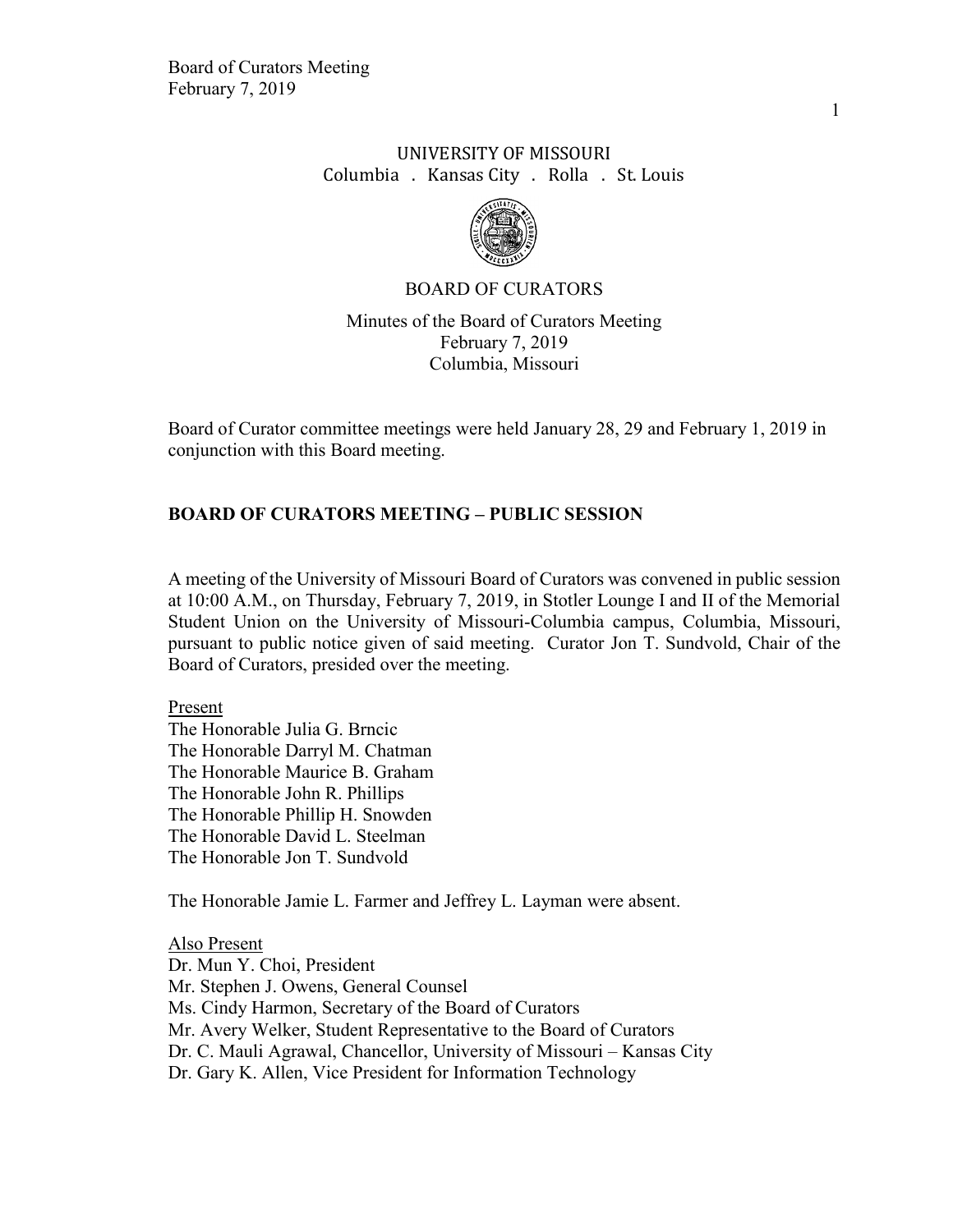Dr. Alexander Cartwright, Chancellor for University of Missouri-Columbia Mr. Jonathan Curtright, Chief Executive Officer, MU Health Ms. Kamrhan Farwell, Chief Marketing and Communications Officer Ms. Marsha Fischer, Chief Human Resources Officer Dr. Thomas F. George, Chancellor for University of Missouri-St. Louis Dr. Steven W. Graham, Senior Associate Vice President for Academic Affairs Dr. Chris Maples, Interim Chancellor for Missouri University of Science and Technology Dr. Mark McIntosh, Vice President for Research and Economic Development Mr. Ryan D. Rapp, Vice President for Finance Dr. Marshall Stewart, Vice Chancellor, Extension and Engagement Ms. Christine Holt, Chief of Staff, UM System Mr. Christian Basi, Director of Media Relations Media representatives

### **General Business**

University of Missouri Board Chair's Report – presented by Chair Sundvold (slides on file)

Chair Sundvold presented changes to the Board meeting structure for efficiencies and to provide time for discussion of strategic priorities and issues. His chair theme for the year is the "strength" of the University.

University of Missouri System President's Report – presented by President Choi (slides on file)

President Choi presented an update of excellence through innovation that included:

- New leaders at the University of Missouri System
- Strategic Compact Updates:
	- o Student Success
	- o Research and Creative Works

Student Representative to the Board of Curators Report – presented by Avery Welker (slides on file)

Student Representative Welker presented student highlights from each university.

Approval, Revised 2019 Board of Curators Meeting Calendar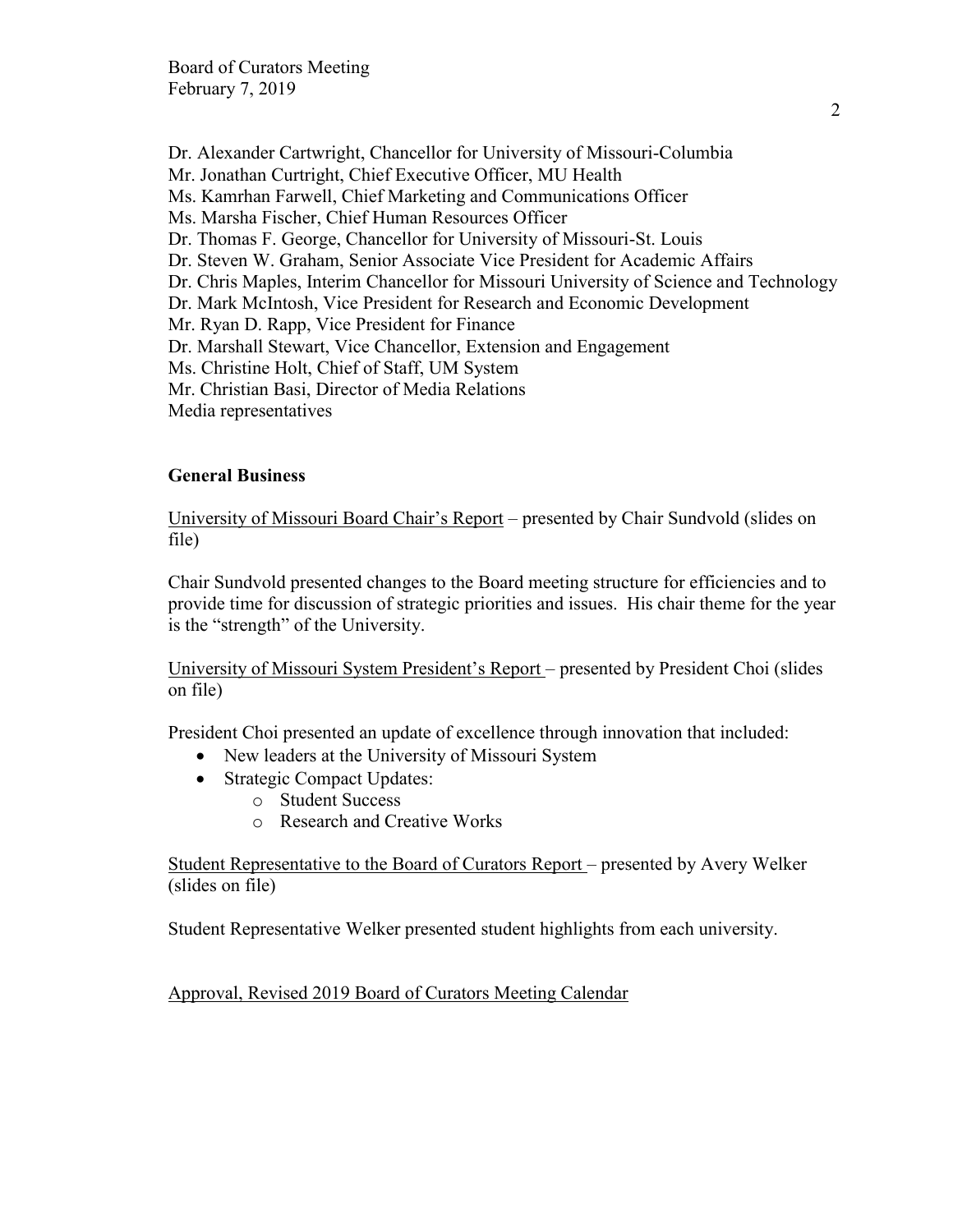It was recommended by Chair Sundvold, endorsed by President Choi, moved by Curator Steelman and seconded by Curator Graham, that the proposed revised 2019 Board of Curators meeting calendar be approved as follows:

# REVISED 2019 BOARD OF CURATORS MEETING CALENDAR

| DAYS                                                | <b>DATES</b>                       | LOCATION           |
|-----------------------------------------------------|------------------------------------|--------------------|
| Thursday                                            | February 7                         | $UM - Columbia$    |
| Tuesday (Finance Cte)                               | March 19                           | Columbia           |
| Thursday                                            | April 11                           | Missouri S&T       |
| Thursday-Friday                                     | June 20-21                         | Columbia, Missouri |
| Friday (Annual Board<br><b>Development Session)</b> | July 26-                           | <del>TBD</del>     |
| Wednesday (Finance Cte)                             | September 25                       | $UM - Kansas City$ |
| Thursday                                            | September 26                       | $UM - Kansas City$ |
| Thursday                                            | $Dec 5$ November 21 UM – St. Louis |                    |

The motion carried unanimously (7-0) by voice vote with no abstentions.

Review of Consent Agenda – No discussion.

# **Consent Agenda**

It was endorsed by President Choi, moved by Curator Graham and seconded by Curator Phillips, that the following items be approved by consent agenda:

#### **CONSENT AGENDA**

# Action

- 1. Minutes, November 15-16, 2018 Board of Curators Meeting
- 2. Minutes, November 15-16, 2018 Board of Curators Committee Meetings
- 3. Minutes, December 5, 2018 Board of Curators Special Meeting
- 4. Minutes, January 11, 2019 Executive Committee Meeting
- 5. Sole Source, Academic Analytics Subscription, UM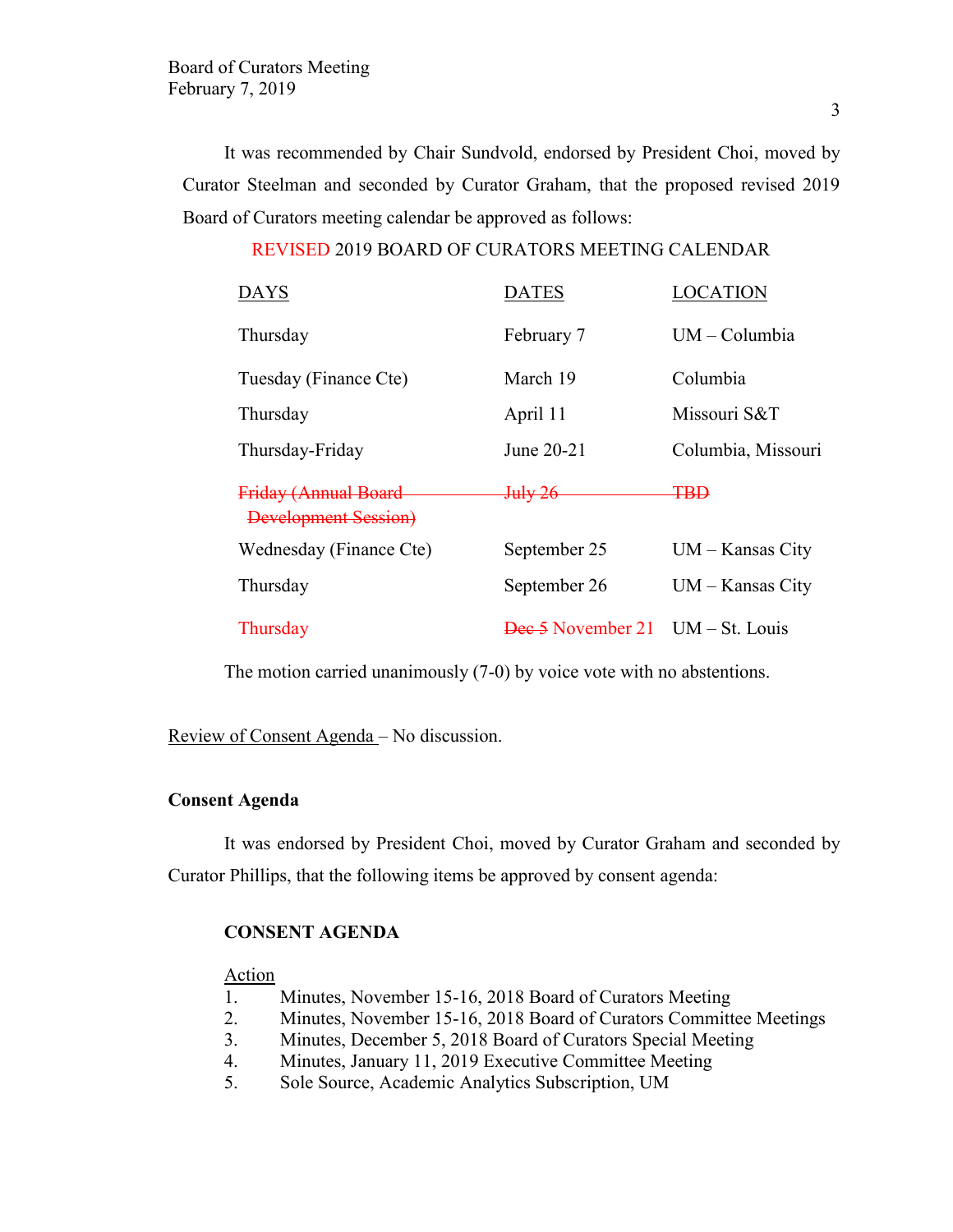- 6. Sole Source, Journal and Content Aggregation Services, UM
- 7. Sole Source, Experian Transaction Services, MUHC
- 8. Amendment Collected Rules and Regulations 30.010, Overview of Development, UM
- 9. Amendment, Collected Rules and Regulations 220.030, Honorary Degrees, UM
- 10. Sole Source, Campus Awareness Marketing Campaign Services, UMKC
- 1. Minutes, November 15-16, 2018 Board of Curators Meeting as provided to the curators for review and approval.
- 2. Minutes, November 15-16, 2018 Board of Curators Committee Meetings as provided to the curators for review and approval.
- 3. Minutes, December 5, 2018 Board of Curators Special Meeting as provided to the curators for review and approval.
- 4. Minutes, January 11, 2019 Executive Committee Meeting as provided to the curators for review and approval.
- 5. Sole Source, Academic Analytics Subscription, UM –

That the UM System be authorized to purchase an upgrade and two (2) year extension for the Academic Analytics Subscription from Academic Analytics, LLC, Charlotte, North Carolina, at a total cost of \$1,384,000.

Funding is as follows: UM System Strategic Funding for Research & Creative Works A0182 750000

6. Sole Source, Journal and Content Aggregation Services, UM –

That the UM System be authorized to purchase Journal  $\&$  Content Aggregation Services from EBSCO Industries, Inc., Ispwich, Massachusetts, at a total cost of \$2,648,967 for a three-year term.

Funding is as follows: MOREnet Member Related Expenses A2854 739850

7. Sole Source, Experian Transaction Services, MUHC

That the MU Health Care (MUHC) be authorized to purchase Experian Transaction Services from Cerner Corporation, at a total cost of \$6,729,265 over a 6-year term.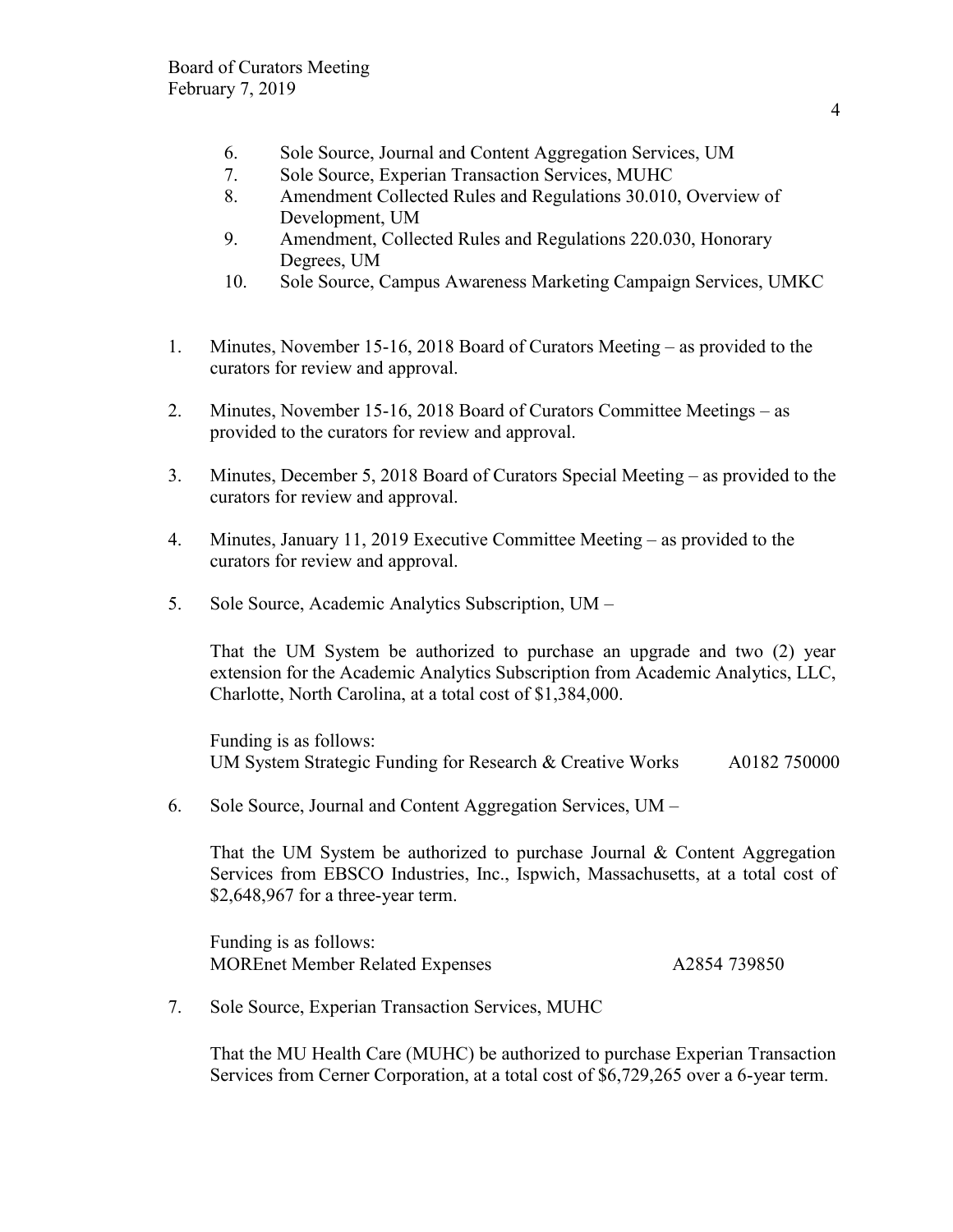| Funding is as follows:                              |                          |
|-----------------------------------------------------|--------------------------|
| <b>MUHC IT Clinical Applications Operating Fund</b> | H <sub>2790</sub> 739800 |

8. Amendment, Collected Rules and Regulations 30.010, Overview of Development, UM

That Collected Rules and Regulations, Section 30.010, Overview of Development, be revised as follows:

**Collected Rules and Regulations Administration Chapter 30: Development 30.010 Overview of Development** 

Bd. Min. 8-22-68; Bd. Min. 4-19-69, Amended Bd. Min. 12-15-94, Amended 8-31- 95; Amended 9-24-10; Amended 06-17-16; Amended 02-07-19.

- A. **Statement of Purpose** -- The purpose of all advancement programs sponsored or affiliated with the University of Missouri shall be:
	- 1. To involve citizens of the state, alumni, and friends nationally in University-related efforts.
	- 2. To serve citizens of the state, alumni, and friends nationally through organized personal and other communications.
	- 3. To assist the University in obtaining the public funds necessary to provide the highest quality academic, research and service opportunities for the citizens of the state and nation.
	- 4. To assist the University in obtaining private funds, to complement and augment public resources for those academic, research and service opportunities which cannot be provided by public funds.

### B. **General Information**

- 1. University Advancement encompasses all programs concerned with institutional support. It involves organized groups of the University's various publics in support of specific programs.
- 2. University Advancement describes those administrative service programs relating to the involvement of volunteers with the University of Missouri. It generally consists of (1) advancement communications, (2) friend raising (alumni relations and other individuals), and (3) development.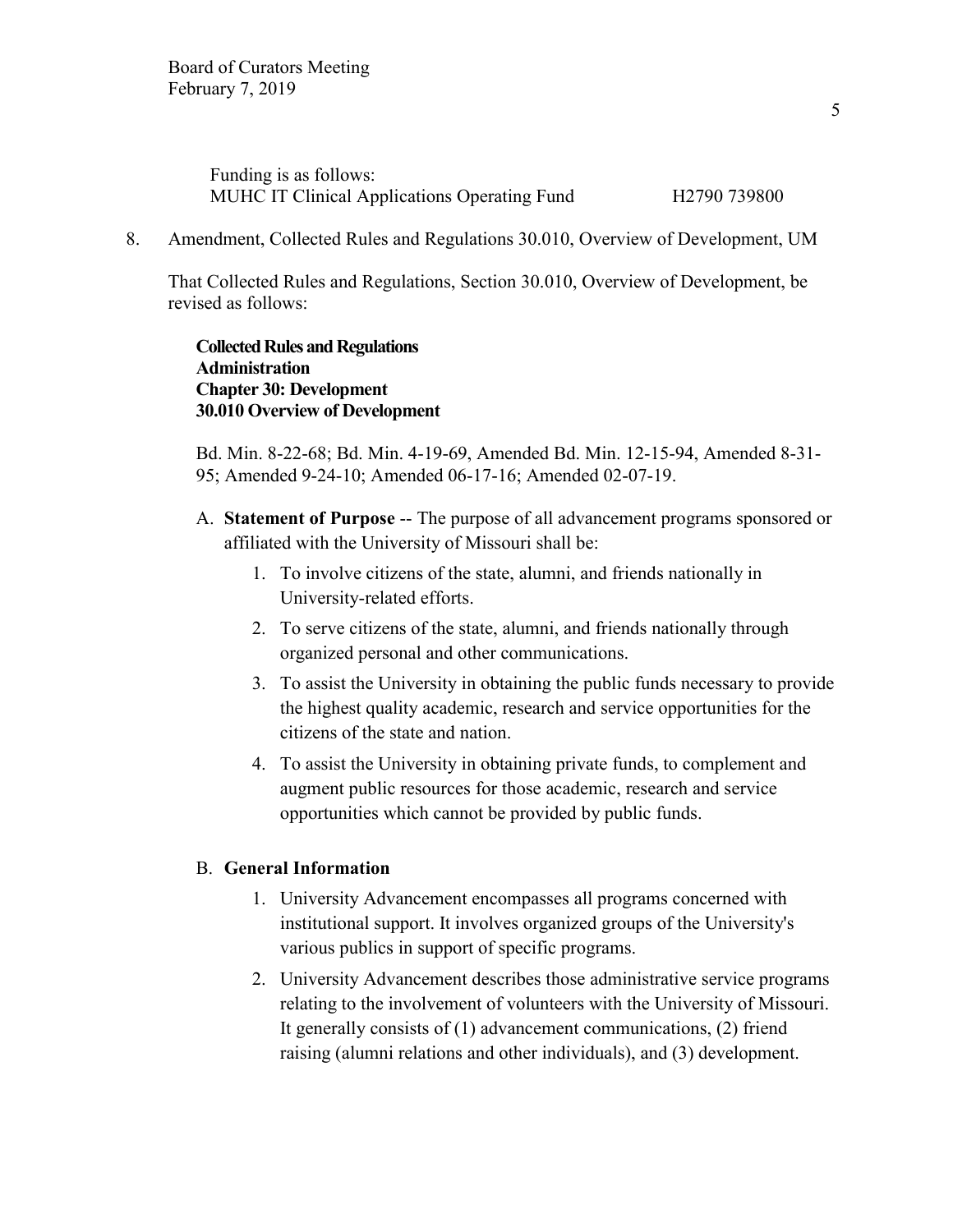University Advancement organizes and mobilizes persons who have a direct interest in the University.

- 3. Advancement programs emanate from the Office of the President so University policies and procedures can be fully implemented. Each campus program will be directed so that maximum understanding, acceptance, and fulfillment of total institutional needs, as well as campus objectives, are achieved.
- 4. UM Council for Institutional Relations -- There shall be an advancement council consisting of the chief advancement officer of each campus and University Outreach as well as other members appointed by the President.
- 5. Staff personnel assigned to any subdivision of the University for alumni or constituent relations work, special events, communications or fund raising activities shall be under the management and direction of the campus chief advancement officer, unless otherwise determined by the chancellor.
- C. **Scope of Operations** -- Programs under the purview of University Advancement primarily use motivated volunteers.
- D. **Advancement Communications** -- A variety of written, electronic and other media will be used to communicate with specific audiences to achieve coordinated, planned goals for advancing the University of Missouri.

# E. **Friend Raising**

- 1. Alumni Relations
	- a. Alumni Programs -- Alumni programs form the basis for many activities of institutional support. They should be driven by the unique qualities of each campus to take advantage of campus strengths in meeting University objectives.
	- b. Alumni Associations -- All divisions of each campus are encouraged to maintain alumni organizations specializing in their particular field or area. These divisional alumni organizations shall be chartered by and associated with the campus alumni association.
- 2. Intercampus Alumni Council -- A council of alumni leaders, representing the four University of Missouri campus alumni associations, shall have the following purposes: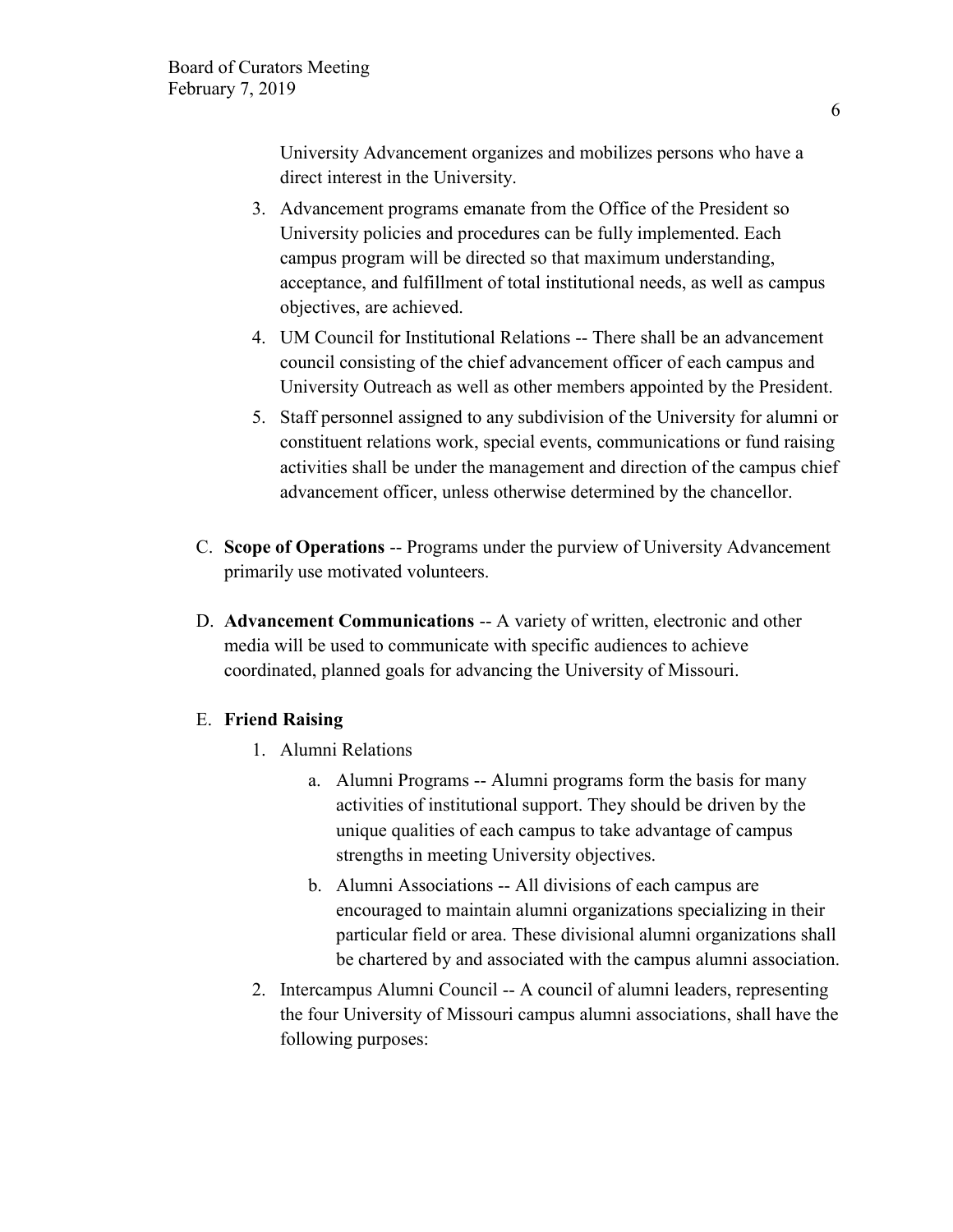- a. To serve as a liaison committee between the University of Missouri System President (and administration) and the four campus alumni associations;
- b. To promote system wide engagement with alumni through association-driven efforts; and
- c. To foster collaboration among the alumni associations.
- 3. Other Individuals -- The University conducts many educational and service programs involving other than full- and part-time students; it is an integral part of the economic, social and cultural life of all Missourians. For this reason, groups of persons who are not alumni should be involved in University advancement. These citizens are interested and can be mobilized and utilized to assist the total advancement program.

### F. **Development**

- 1. All gifts, both individual and corporate, are accepted and managed within the policies of the Board of Curators with complete assurance that requests and wishes of donors are fulfilled.
- 2. All development programs will be based on the right of an individual to allocate his or her gift for use to any department, division, or campus within the University. Strong, sustaining programs in annual, corporate, planned and special gifts shall be operated under this fundamental principle. Unrestricted gifts shall be managed in the best interests of the University by the President of the University, or his or her designee, under authority granted by the Board of Curators. The University reserves the right to reject any proposed gift.
- 9. Amendment, Collected Rules and Regulations 220.030, Honorary Degrees, UM –

That Collected Rules and Regulations, Section 220.030, Honorary Degrees be amended as follows:

### **University of Missouri System Chapter 220: Degrees, Diplomas and Honors 220.030 Honorary Degrees**

Bd. Min. 4-7-67, p. 33, 191; Bd. Min. 10-12-73, p. 36,842; Amended Bd. Min. 2- 12-82; Bd. Min. 6-19-87, 3-18-93; Amended Bd. Min 12-13-96; 5-26-05; Amended Bd. Min. 12-7-12; Amended Bd. Min. 2-9-17; Amended Bd. Min. 2-7- 19.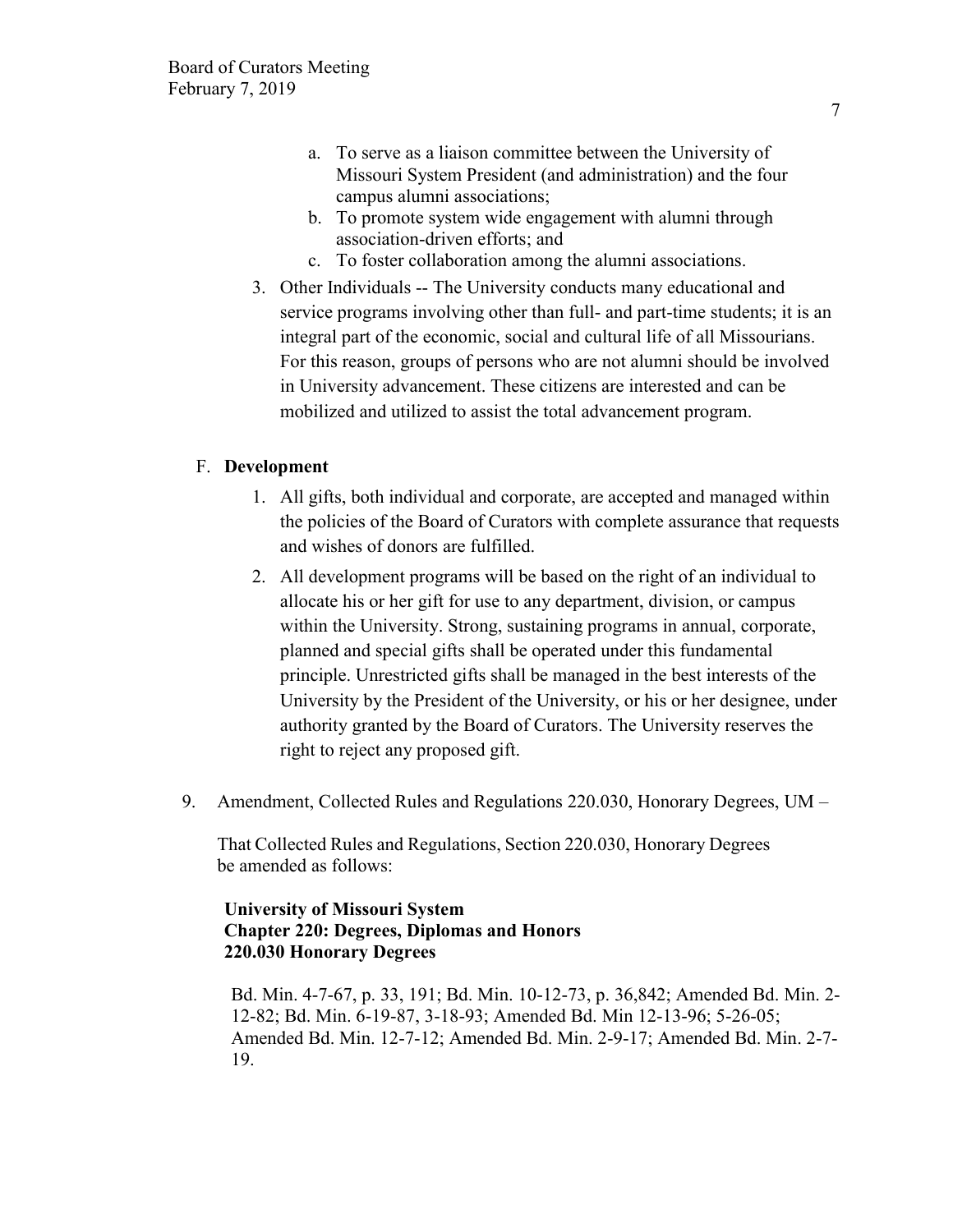# **A.General Guidelines**

- 1. Purpose of Honorary Degrees. The honorary doctorate degree is the highest form of recognition offered by the University of Missouri to persons of exceptional distinction. The purposes of honorary degrees awarded by the University include:
	- a. To recognize excellence in the fields of degrees authorized at universities within the University of Missouri System, as well as in the areas of business, philanthropy, public affairs and public service which exemplify the mission and purposes of the University.
	- b. To honor meritorious and outstanding service to the University, the State of Missouri, the United States, or to humanity at large.
	- c. To recognize individuals whose lives and significant achievements serve as examples of the University's aspirations for its diverse student body.
	- d. To elevate the University in the eyes of the world by honoring individuals who are widely known and highly regarded for their achievements.
- 2. Criteria for Selection of Degree Recipients:
	- a. The basis for the selection of a degree recipient shall be consistent with the Purposes of Honorary Degrees stated above.
	- b. The nominee must be distinguished, and the person's achievements must be both relevant and appropriate to the nominating university. Eligibility for nomination is restricted to persons of exceptional state, national or international stature.
	- c. The nominee should have a connection with the university or the University of Missouri System. Nominees may be alumni. The nominee could have participated in university-based programs, partnered in scholarly or creative activity with its faculty or students, or assisted the university with programmatic development. Furthermore, the connection could be national or international prominence in a particular discipline in which the university has a program. Alternatively, the nominee may have achieved recognized national or international prominence in their field.
	- d. Substantive service to the University of Missouri System or the particular university is not sufficient justification for an honorary degree if the individual does not meet the other criteria for honorary degrees; in these instances, a university award is recommended.
	- e. Honorary degrees shall not be awarded to active members of the University governing board, administration, faculty or staff for career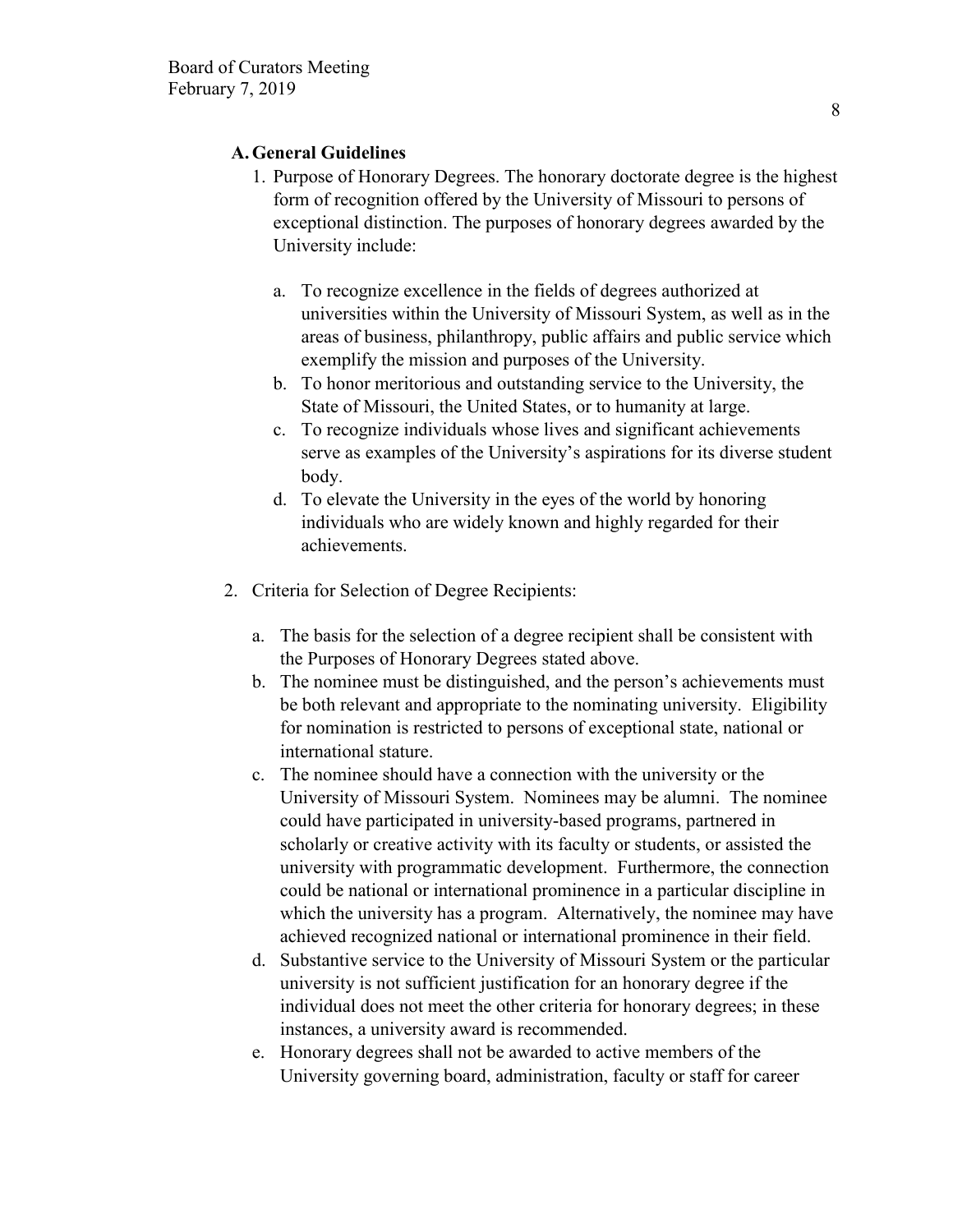distinction achieved at the University, nor to political officials unless retired from political life.

- f. An individual already holding an honorary degree from the University shall not be eligible to receive a second honorary degree.
- 3. Authority to Approve Honorary Degrees. The authority to award honorary degrees rests with the Board of Curators.
- 4. Limitations on Number of Honorary Degree Nominations. In any given year, the maximum number of nominations that may be submitted for consideration by the Board of Curators is five from each university. The process will be conducted annually unless deemed necessary by the UM System President. Prior to public announcement by the President and Chancellor, all matters relating to honorary degrees are treated as confidential.
- 5. Site of conferral of degree. Honorary degrees may be conferred during the nominating university's commencement exercises or, after approval, at other appropriate ceremonies. Should an individual be unable to accept the degree in the year the degree is offered, the degree may be conferred at a later time, but not later than five years from the date of Board approval.
- 6. Status of degree presentations. The Secretary of the Board of Curators of the University of Missouri shall maintain a permanent record of previous honorary degree recipients. The Secretary shall also maintain a current pending list of individuals who have been selected to receive an honorary degree but who have not yet been presented with the degree.
- 7. Duplicate nominations. Nominees submitted by two or more UM universities must be adjudicated by the UM System President.
- 8. Award in absentia. Any honorary degree shall not be awarded in absentia or posthumously unless specifically recommended by the faculty and approved by the President and the Board of Curators.
- 9. Revocation of Honorary Degree. The Board of Curators, on the recommendation of the Faculty Senate or Faculty Council of the relevant university and the Chancellor and President, may revoke the Honorary Degree of a person after consideration of documented evidence that the individual has engaged in activities that are incompatible with the honor. An honoree will be given notice and the opportunity to respond to the proposed revocation.

# **B. Procedures for Selection of Degree Recipients:**

- 1. To the extent permitted by law, the Board requires that confidentiality be strictly maintained throughout the process as a matter of professional courtesy to the candidates.
- 2. Where to send Nominations for Honorary Degrees: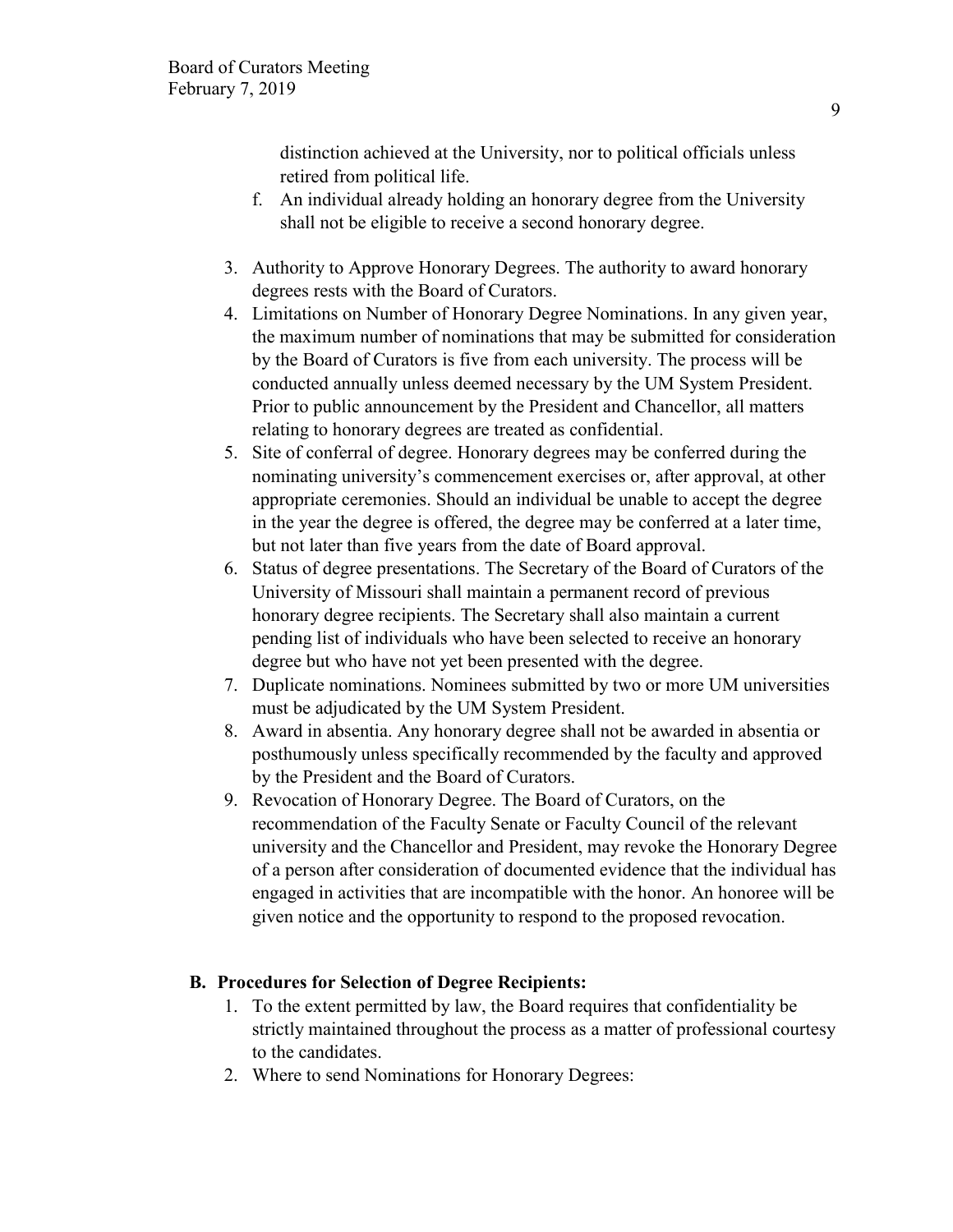- a. Any member of the University community, including faculty, administrative staff, students, alumni and alumnae, members of advisory councils, Curators and friends of the University, may nominate a qualified individual for an honorary degree. Nominations should be completed using the nomination form.
- b. All nominations should be submitted to the university's Faculty Council/Senate. The Faculty Council/Senate will refer the nomination(s) to the university's committee that reviews honorary degrees, which is designated to review the nomination(s) and make recommendations to the Chancellor.
- c. Nominations originating from other sources within the wider University community should be referred to the appropriate university. If it is unclear which university the nomination should go to, the President will determine the appropriate location.
- d. The UM System Honors Committee will review all nomination packets and submit its recommendations to the President, who will add the President's own recommendations and forward the packets to the Board of Curators for final consideration.
- e. A positive recommendation in each step of the process is required to move the nominee forward in the review process.
- 3. Honorary Degree Review Committees:
	- a. Campus Review Committee. A Campus Faculty Committee (CFC) is appointed by each Chancellor to review nominations and make recommendations first to the Faculty Senate or Faculty Council and then to the Chancellor. The CFC is composed of faculty and may also include representatives from other constituencies.
	- b. UM System Honors Committee. The Honors Committee is appointed to receive nominations from the Chancellors and the President, review the packets to ensure they are complete and comply with criteria and make award recommendations to the President. The Honors Committee shall be composed of representatives from each of the following categories: faculty, staff, student, community and Curators. The committee composition will represent all four universities.
- 10. Sole Source, Campus Awareness Marketing Campaign Services, UMKC –

that the University of Missouri-Kansas City be authorized to purchase Campus Awareness Marketing Campaign Services from Bernstein-Rein, Kansas City, Missouri, at a total cost of \$650,000 for a six-month period.

Funding is as follows: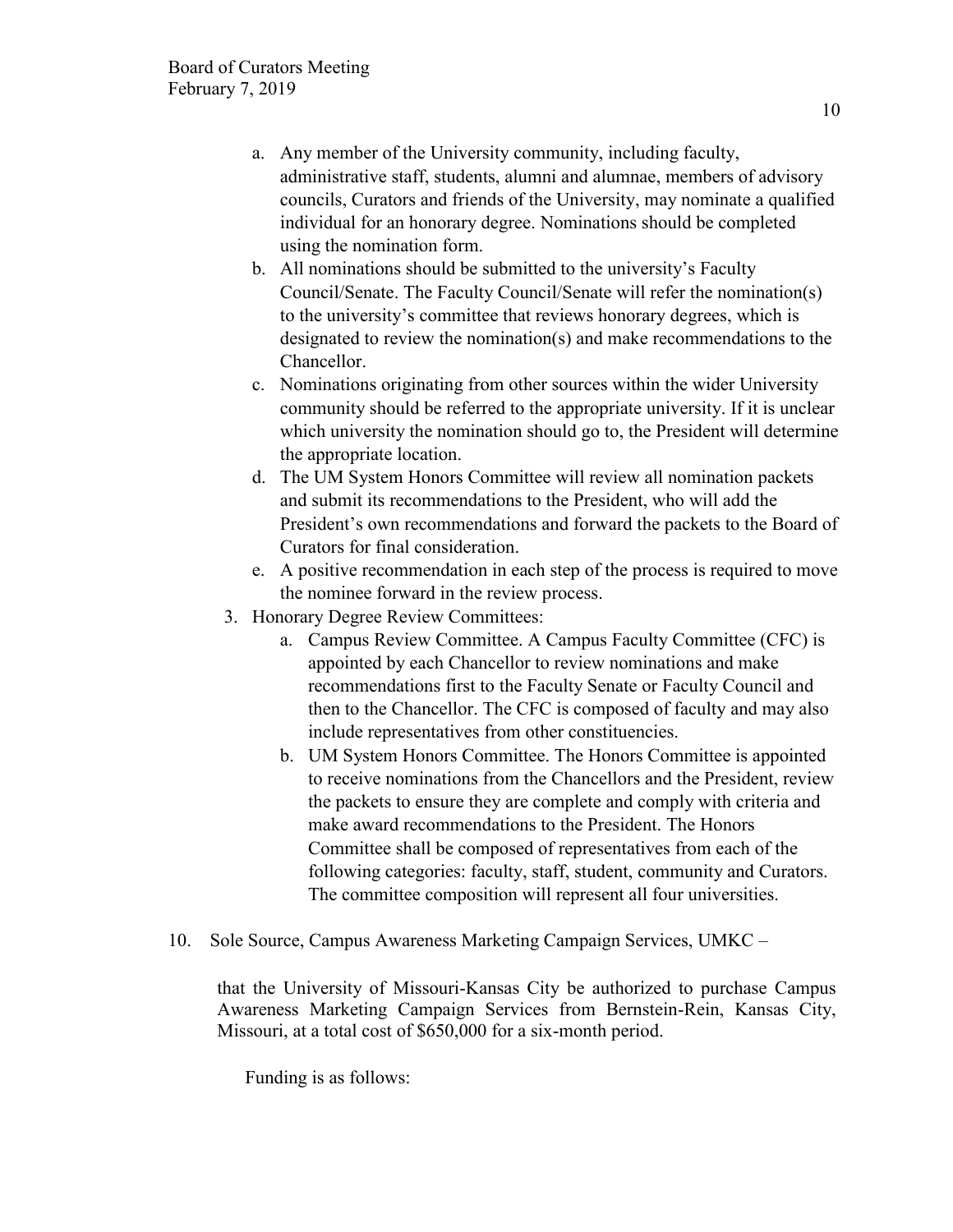Strategic Marketing and Communications Operating Fund KFJ96 725000

The motion carried unanimously (7-0) by voice vote with no abstentions.

Board of Curators standing committee Chair reports began at 10:45 A.M. and concluded at 11:23 A.M. on Thursday, February 7, 2019. Committee actions were presented to the full Board for action following committee votes taken during committee meetings held the week of January 28, 2019.

# **Finance Chair Report**

Curator Brncic provided an overview of committee business.

Fiscal Year 2020 Student Housing and Dining Rates, UMKC, Missouri S&T and UMSL – (information on file)

It was recommended by the respective Chancellors, endorsed by President Choi, recommended by the Finance Committee, moved by Curator Brncic and seconded by Curator Steelman, that the attached schedule of rates (and as on file with the minutes of this meeting) for the Residence Halls and Family Student Housing at UMKC, Missouri S&T, and UMSL be approved effective beginning with the 2019 Summer Session.

The motion carried unanimously (7-0) by voice vote with no abstentions.

# **Compensation and Human Resources Committee Meeting**

Curator Snowden provided time for discussion of committee business.

Proposed New Retirement Plan for Future Employees – presented by Assistant Vice President Fischer (information on file)

It is recommended by Associate Vice President and Chief Human Resources Officer Marsha Fischer, endorsed by President Choi, recommended by the Compensation and Human Resources Committee, moved by Curator Snowden and seconded by Curator Phillips, that:

a) the attached actuarial Cost Statement of Proposed Changes to the University of Missouri Retirement, Disability and Death Benefit Plan, having been presented to the Board on this date for its consideration, shall be filed with the Secretary of the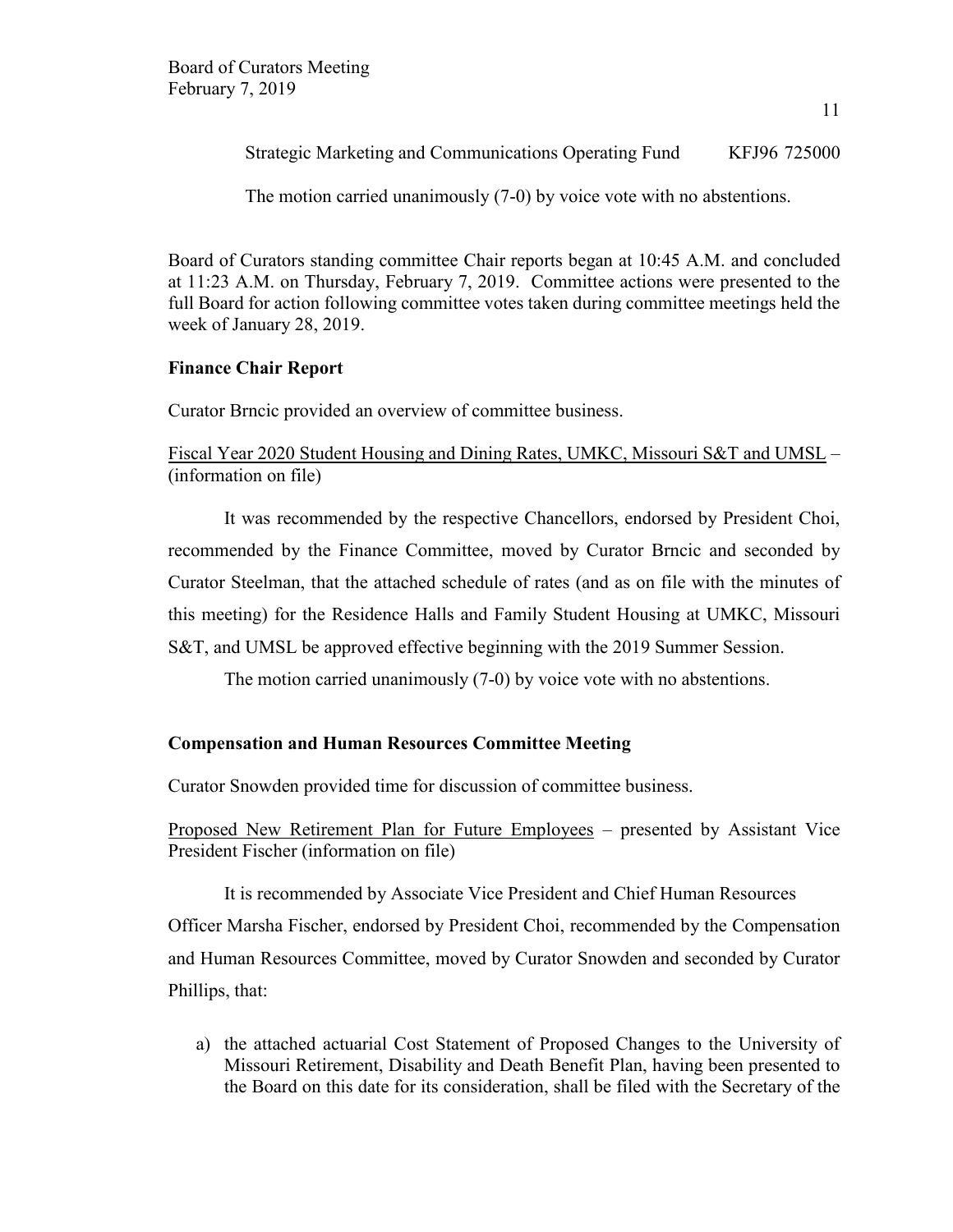Board as public information and filed with the Joint Committee on Public Employee Retirement, in accordance with Section 105.675 of the Missouri Revised Statutes; and

b) the Proposed New Retirement Plan for Future Employees as described in the attached summary document is preliminarily approved and staff are directed to prepare appropriate retirement plan document revisions, to be submitted to the Board for final approval no sooner than forty-five days after the actuarial cost statement is filed with the Secretary of the Board as public information.

The motion carried unanimously (7-0) by voice vote with no abstentions.

### **Academic, Student Affairs and Research and Economic Development Chair Report**

Curator Chatman provided an overview of committee business.

New Degree Proposal, Occupational Therapy Doctorate, MU – (information on file)

It was recommended by Sr. Associate Vice President Steve Graham, endorsed by

President Mun Choi, recommended by the Academic, Student Affairs, & RED Committee,

moved by Curator Chatman, seconded by Curator Phillips, that the following action be approved:

that the University of Missouri-Columbia be authorized to submit the attached proposal (and as on file with the minutes of this meeting) for an Occupational Therapy Doctorate to the Coordinating Board for Higher Education for approval.

The motion carried unanimously (7-0) by voice vote with no abstentions.

New Degree Proposal, Master of Athletic Training, MU – (information on file)

It was recommended by Sr. Associate Vice President Steve Graham, endorsed by President Mun Choi, recommended by the Academic, Student Affairs, & RED Committee, moved by Curator Chatman, seconded by Curator Graham, that the following action be approved:

that the University of Missouri-Columbia be authorized to submit the attached proposal (and as on file with the minutes of this meeting) for a Master of Athletic Training to the Coordinating Board for Higher Education for approval.

The motion carried unanimously (7-0) by voice vote with no abstentions.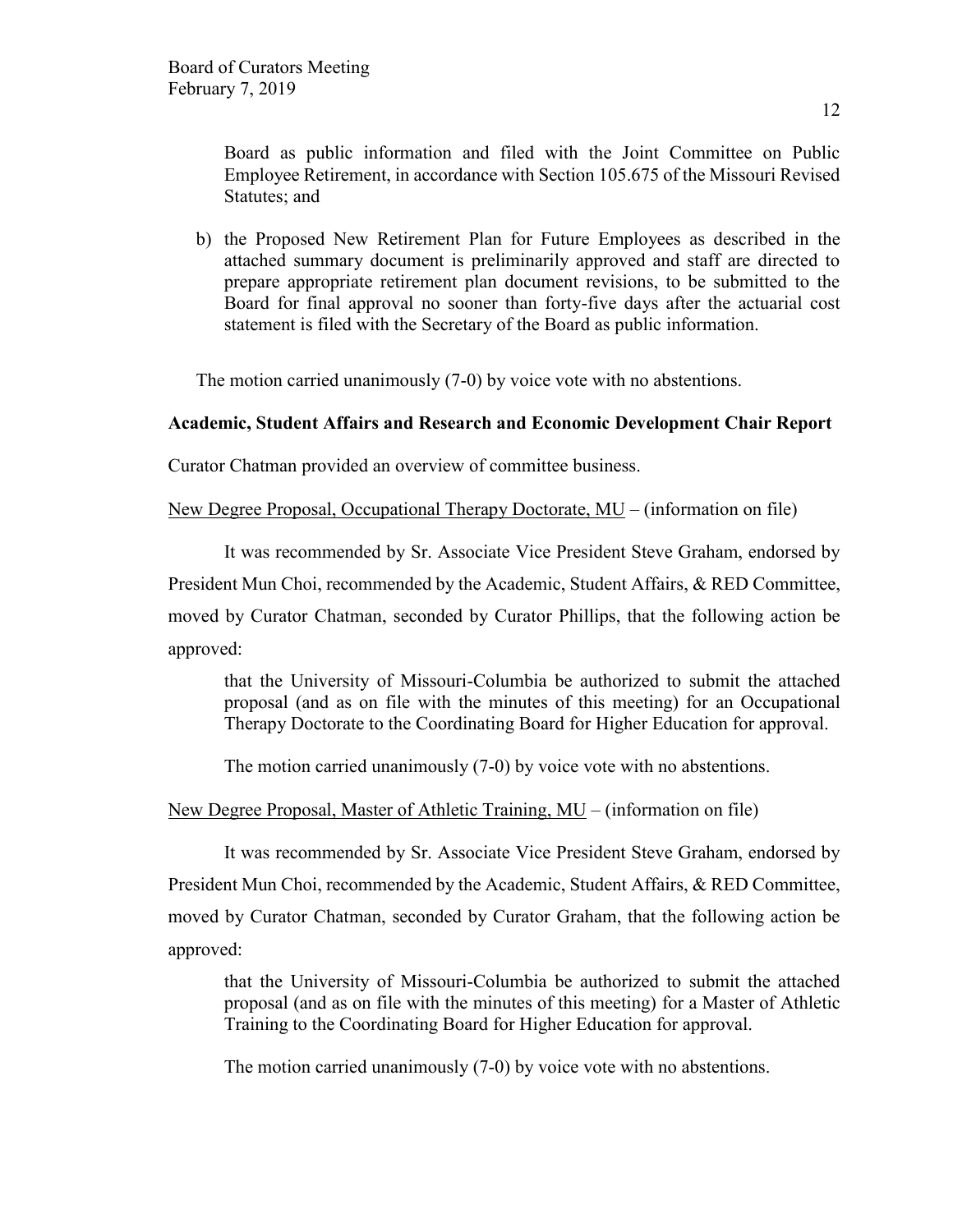### **Audit Committee Chair Report**

Curator Brncic provided an overview of committee business in Committee Chair Layman's absence.

### Information

- 1. Internal Audit and Consulting Quarterly Report, UM (information on file)
- 2. 2018 Integrity and Accountability Hotline Annual Report, UM (information on file)
- 3. External Auditor's Report, UM (information on file)

### Engagement of Independent Auditors and Related Fees, UM (information on file)

It was recommended by Vice President Rapp, endorsed by President Choi, recommended by the Audit Committee, moved by Curator Brncic, seconded by Curator Steelman, that the following action be approved:

that the Vice President for Finance be authorized to employ the firm of BKD LLP to provide audit services to the University of Missouri for fiscal year ending June 30, 2019 for fees of \$681,567.

The motion carried unanimously (7-0) by voice vote with no abstentions.

# **Health Affairs Committee**

Curator Graham provided an overview of committee business.

Information

- 1. Quarterly Compliance Report, MU Health (information on file)
- 2. Quarterly Financial Report, MU Health (information on file)

### Resolution for Executive Session of the Board of Curators Meeting, February 7, 2019

It was moved by Curator Sundvold and seconded by Curator Graham, that there shall be an executive session with a closed record and closed vote of the Board of Curators meeting February 7, 2019 for consideration of: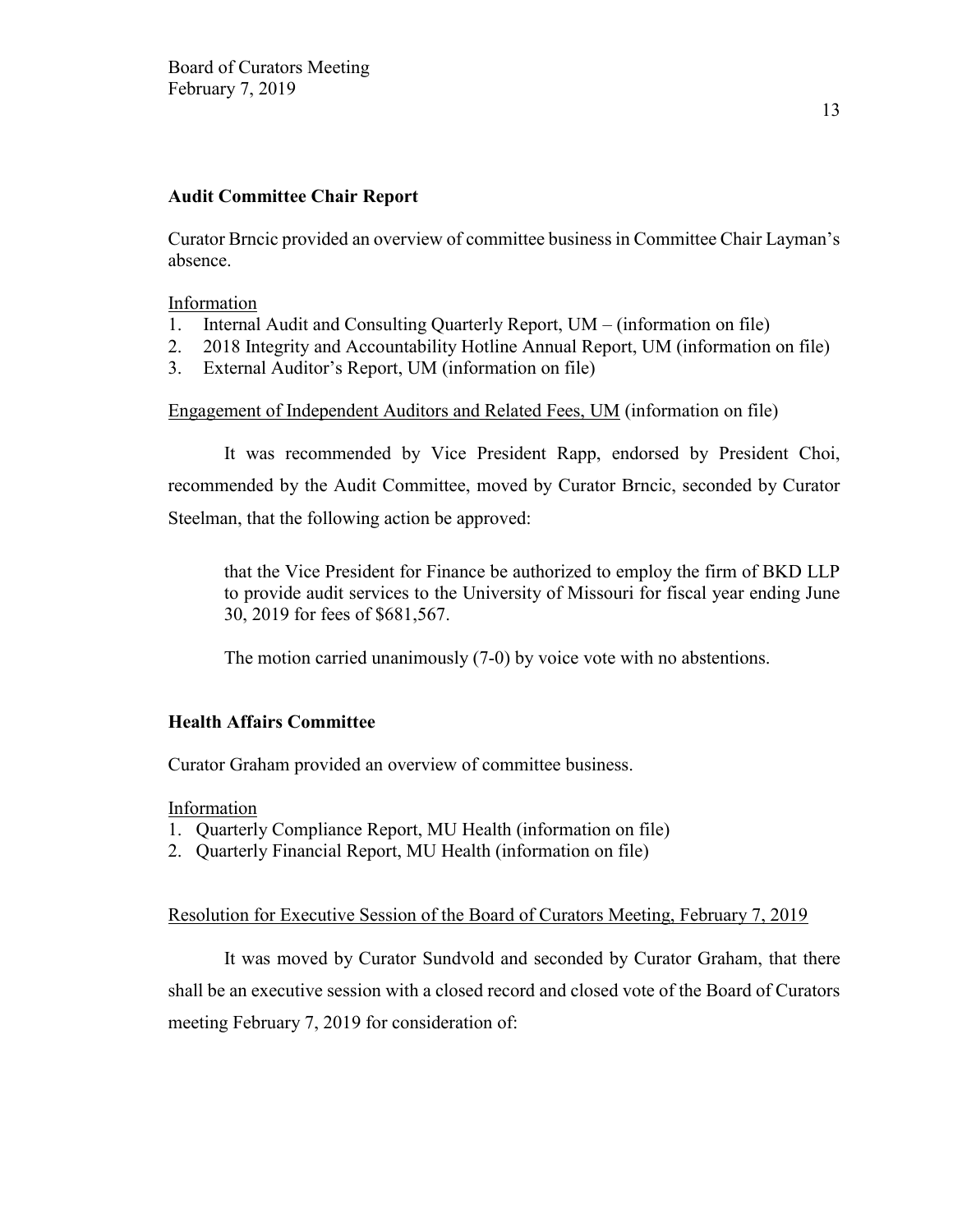- **Section 610.021(1), RSMo**, relating to matters identified in that provision, which include legal actions, causes of action or litigation, and confidential or privileged communications with counsel; and
- **Section 610.021(2), RSMo,** relating to matters identified in that provision, which include leasing, purchase, or sale of real estate; and
- **Section 610.021(3), RSMo**, relating to matters identified in that provision, which include hiring, firing, disciplining, or promoting of particular employees; and
- **Section 610.021(12), RSMo,** relating to matters identified in that provision, which include sealed bids and related documents and sealed proposals and related documents or documents related to a negotiated contract; and
- **Section 610.021 (13), RSMo**, relating to matters identified in that provision, which include individually identifiable personnel records, performance ratings, or records pertaining to employees or applicants for employment;
- **Section 610.021 (14), RSMo,** relating to matters identified in that provision, which include records which are protected from disclosure by law; and
- **Section 610.021 (17), RSMo**, relating to matters identified in that provision, which include confidential or privileged communications between a public governmental body and its auditor.

Roll call vote of the Board:

Curator Brncic voted yes. Curator Chatman voted yes. Curator Farmer was absent. Curator Graham voted yes. Curator Layman was absent. Curator Phillips voted yes. Curator Snowden voted yes. Curator Steelman voted yes. Curator Sundvold voted yes.

The motion carried.

Due to weather conditions, the luncheon with the Board of Curators and University leaders was cancelled. The Board of Curators public session recessed at 11:23 A.M. on Thursday, February 7, 2019.

### **Board of Curators Meeting – Executive Session**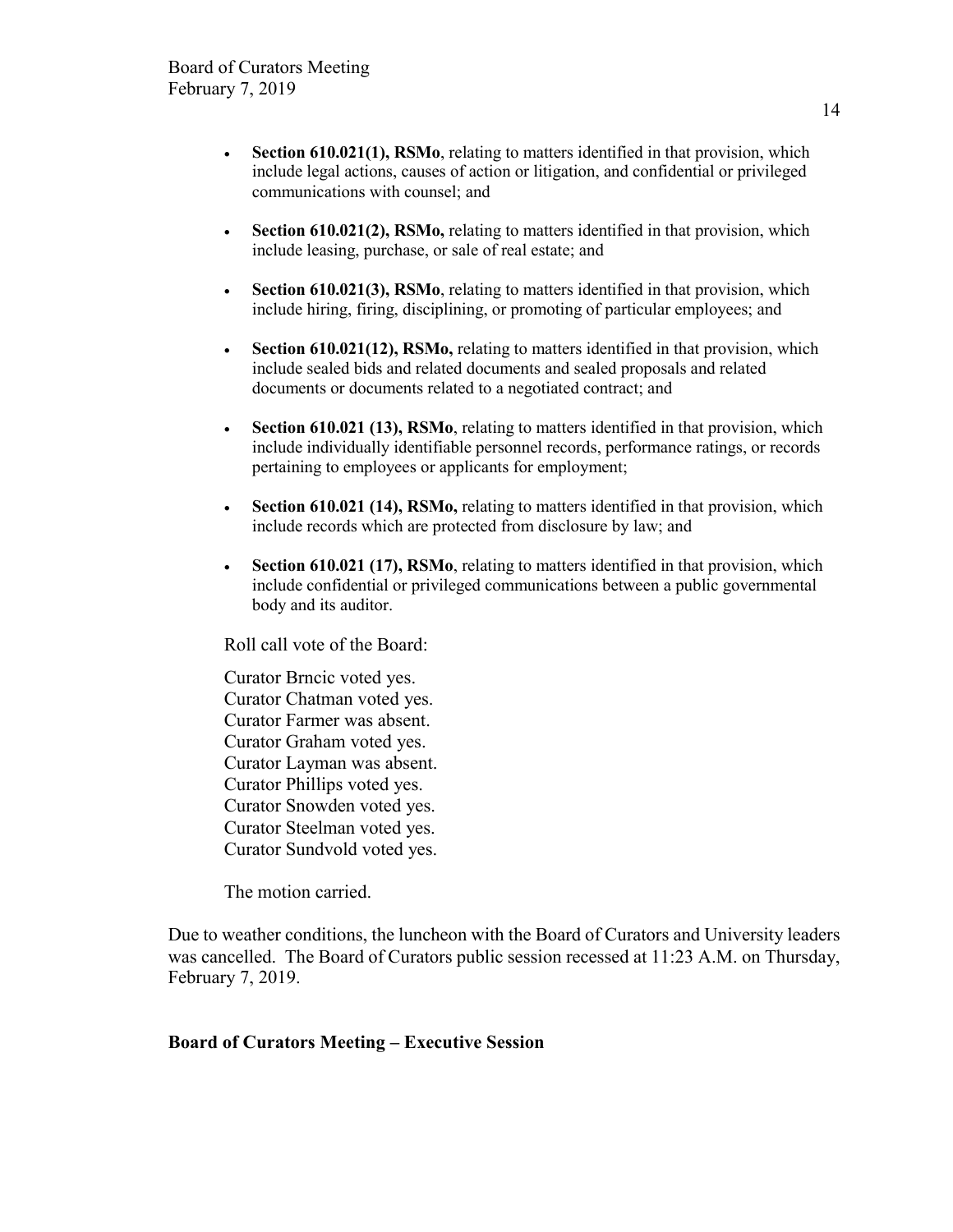Board of Curators Meeting February 7, 2019

A meeting of the University of Missouri Board of Curators was convened in executive session at 12:09 P.M., on Thursday, February 7, 2019, in Stotler Lounge III of the Memorial Student Union on the University of Missouri-Columbia campus, Columbia, Missouri, pursuant to public notice given of said meeting. Curator Jon T. Sundvold, Chair of the Board of Curators, presided over the meeting.

Present

The Honorable Julia G. Brncic The Honorable Darryl M. Chatman The Honorable Maurice B. Graham The Honorable John R. Phillips The Honorable Phillip H. Snowden The Honorable David L. Steelman The Honorable Jon T. Sundvold

The Honorable Jamie L. Farmer and Jeffrey L. Layman were absent.

Also Present Dr. Mun Y. Choi, President Mr. Stephen J. Owens, General Counsel Ms. Cindy Harmon, Secretary of the Board of Curators Mr. Avery Welker, Student Representative to the Board of Curators

### **General Business**

Rachel Dwiggins with BKD, LLP joined the meeting.

President Choi, Vice President Rapp and General Counsel Owens excused themselves from the meeting.

Annual Communication with External Auditors

No action taken by the Board.

Members of BKD excused themselves from the meeting.

President Choi, Vice President Rapp and General Counsel Owens rejoined the meeting.

Chancellor Alex Cartwright, Provost Latha Ramchand, Vice President Ryan Rapp, Mr Jonathan Curtright and Ms. Christine Holt joined the meeting. Mr. Nim Chinniah from Prager and Company also joined the meeting by phone.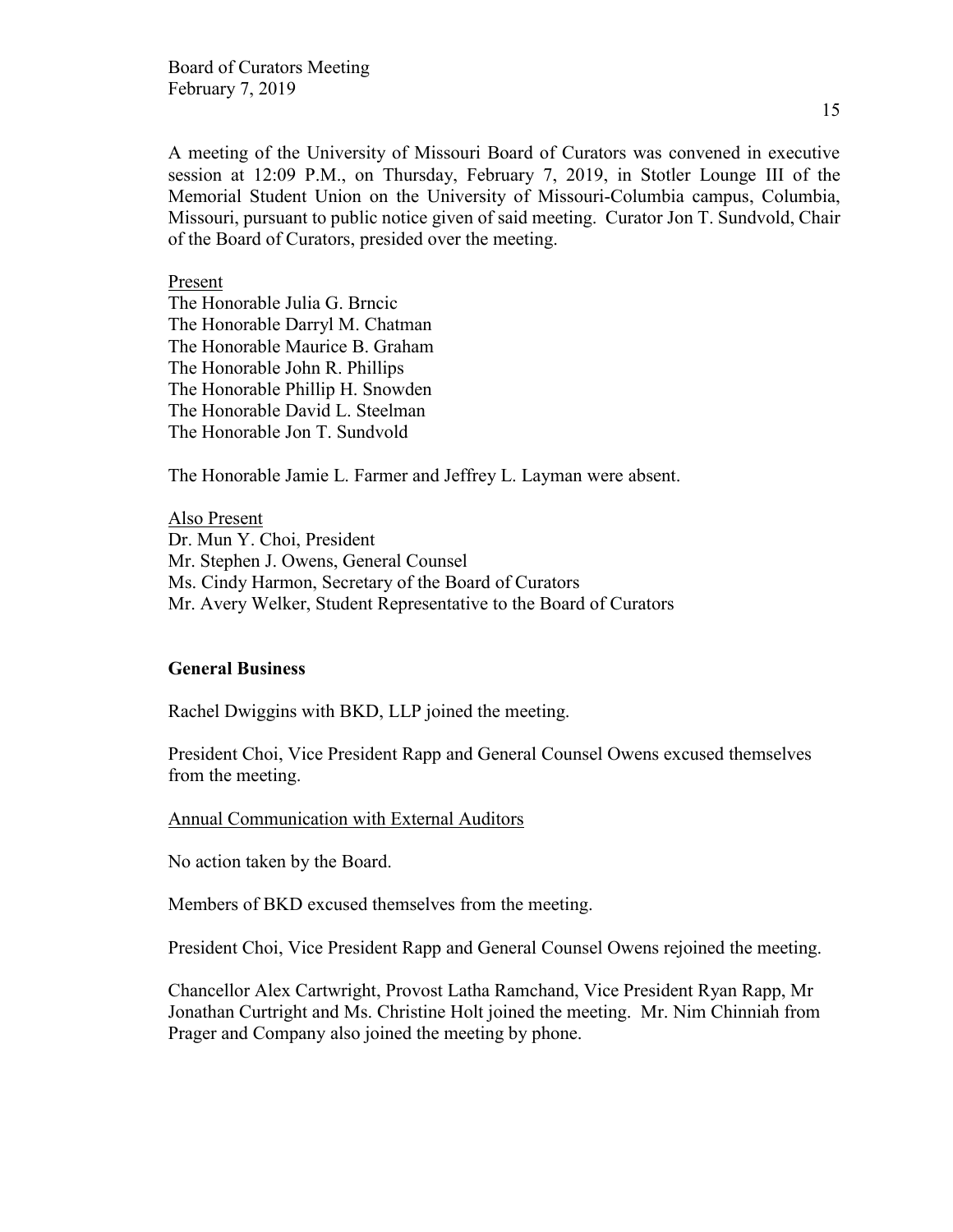Report on Personnel, Contracts and Legal Advice – presented by President Choi, General Counsel Owens and Mr. Curtright

No action taken by the Board.

The executive session of the Board of Curators meeting recessed at 1:10 PM on Thursday, February 7, 2019.

### **RECONVENED PUBLIC SESSION**

A meeting of the University of Missouri Board of Curators reconvened in public session at 1:20 P.M., on Thursday, February 7, 2019, in Stotler Lounge I and II of the Memorial Student Union on the University of Missouri-Columbia campus, Columbia, Missouri, pursuant to public notice given of said meeting. Curator Jon T. Sundvold, Chair of the Board of Curators, presided over the meeting.

Present

The Honorable Julia G. Brncic The Honorable Darryl M. Chatman The Honorable Maurice B. Graham The Honorable John R. Phillips The Honorable Phillip H. Snowden The Honorable David L. Steelman The Honorable Jon T. Sundvold

The Honorable Jamie L. Farmer and Jeffrey L. Layman were absent.

Also Present

Dr. Mun Y. Choi, President Mr. Stephen J. Owens, General Counsel Ms. Cindy Harmon, Secretary of the Board of Curators Mr. Avery Welker, Student Representative to the Board of Curators Dr. C. Mauli Agrawal, Chancellor, University of Missouri – Kansas City Dr. Gary K. Allen, Vice President for Information Technology Dr. Alexander Cartwright, Chancellor for University of Missouri-Columbia Mr. Jonathan Curtright, Chief Executive Officer, MU Health Ms. Kamrhan Farwell, Chief Marketing and Communications Officer Ms. Marsha Fischer, Chief Human Resources Officer Dr. Thomas F. George, Chancellor for University of Missouri-St. Louis Dr. Steven W. Graham, Senior Associate Vice President for Academic Affairs Dr. Chris Maples, Interim Chancellor for Missouri University of Science and Technology Dr. Mark McIntosh, Vice President for Research and Economic Development Mr. Ryan D. Rapp, Vice President for Finance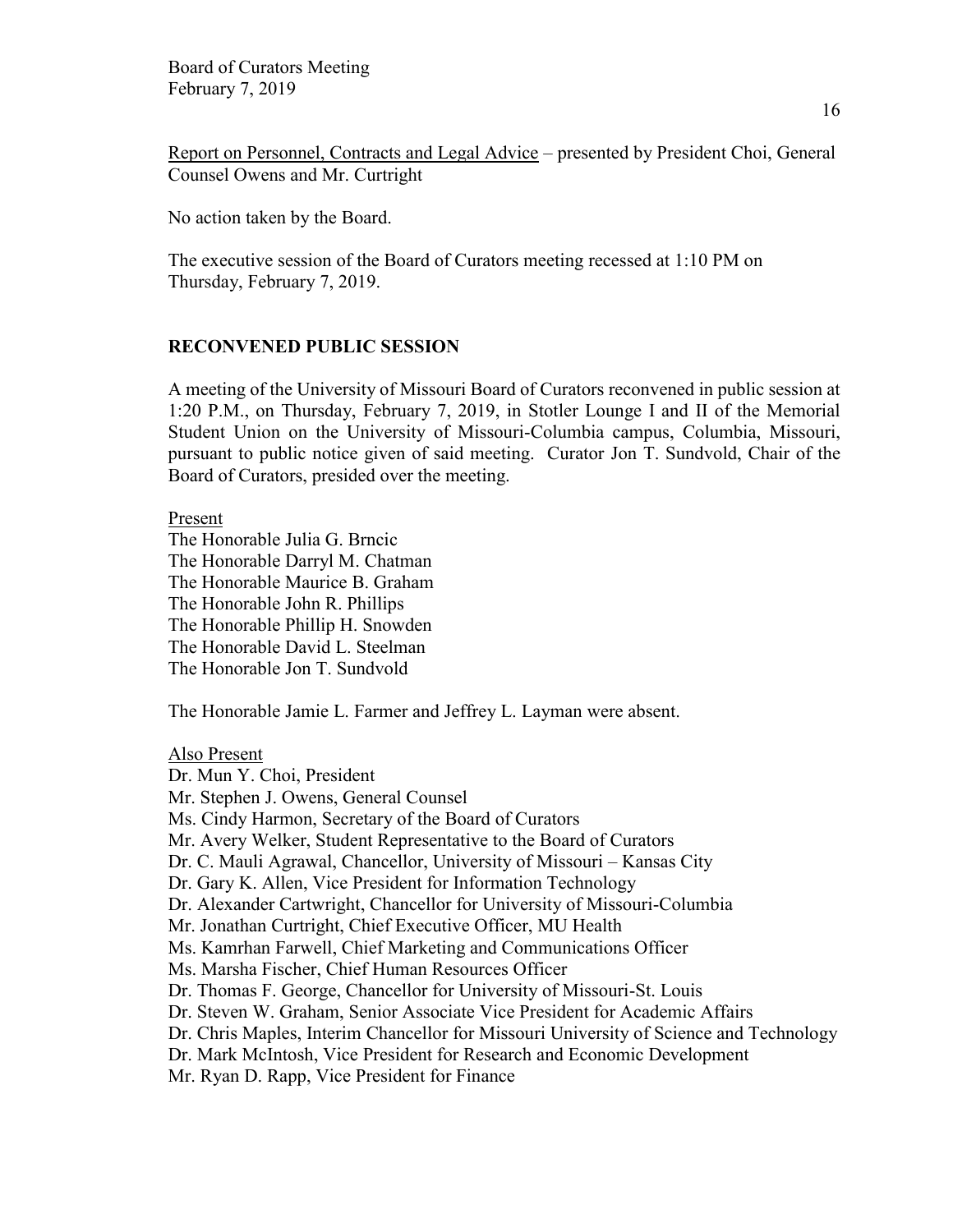Board of Curators Meeting February 7, 2019

Dr. Marshall Stewart, Vice Chancellor, Extension and Engagement Ms. Christine Holt, Chief of Staff, UM System Mr. Christian Basi, Director of Media Relations Media representatives

### **General Business**

University of Missouri – Columbia Campus Highlights – presented by Chancellor Cartwright, Ms. Christie Terry and Mr. Jay Sexton (slides on file for this information item)

Critical Issue Discussion – Due to weather conditions, this information item will be taken up at the April Board of Curators meeting.

Good and Welfare of the Board – No discussion.

Resolution for Retiring Curator, John R. Phillips

It was endorsed by President Choi, recommended by Chair Sundvold, moved by

Curator Graham and seconded by Curator Steelman, that the following resolution

recognizing the dedicated service of John R. Phillips to the Board of Curators be approved:

#### **RESOLUTION**

**WHEREAS**, John R. Phillips served the people of Missouri with distinction as a member of the University of Missouri Board of Curators from January 4, 2013 until December 31, 2018; and

**WHEREAS**, during his term of service, he was a member of the Audit; Academic, Student and External Affairs and Research and Economic Development; Compensation and Human Resources; Finance; Governance, Resources and Planning; Health Affairs; and Executive Committees; and

**WHEREAS,** Curator Phillips also served as Chair of the Compensation and Human Resources Committee, as well as Chair of the Health Affairs Committee; and

**WHEREAS,** in 2017 he was named Vice Chair of the Board of Curators; and

**WHEREAS,** during his service on the Board, Curator Phillips advocated to enhance the collaboration among all UM System universities for improved efficiencies and effectiveness and to enhance online education programs to better serve students throughout Missouri and beyond; and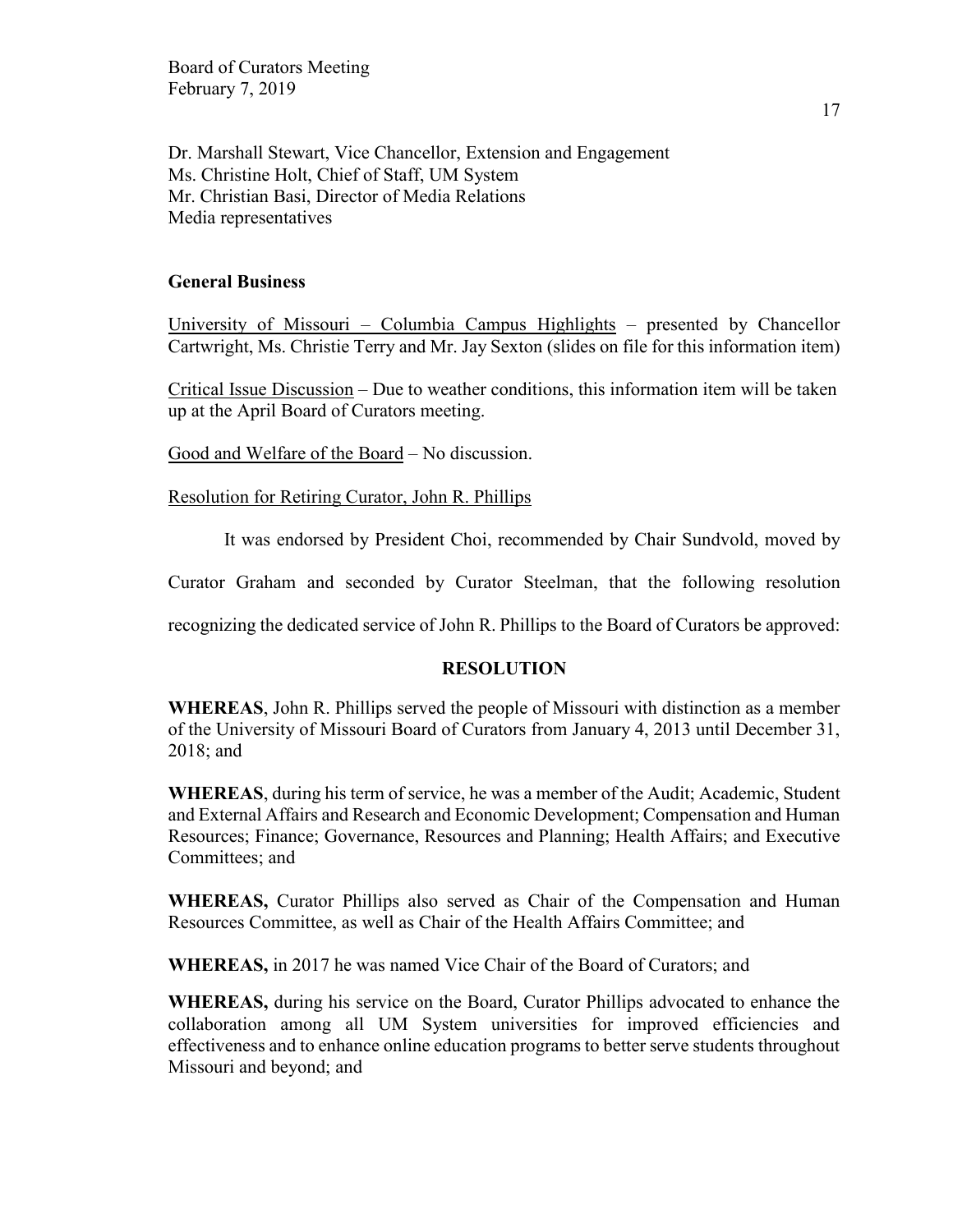**WHEREAS,** in 2016, Curator Phillips was named to the MU Health Care Board and the Board of Directors of the University of Missouri-Columbia Medical Alliance, where he worked to ensure that the health care system succeeds in the mission of providing exceptional clinical service and support for education and research missions of the University and also the citizens of Missouri; and

WHEREAS, Curator Phillips was a member of the search committee for the 24<sup>th</sup> President of the University of Missouri System; and

**WHEREAS**, Fellow Curator, Maurice Graham, stated, "John Phillips has served as the conscience of the Board, always the best prepared and not at all reluctant to ask the tough questions needed. He was also always the first to recognize and express appreciation for a job well done or a report well presented. John will be missed but his presence will continue in the example he continually set for the Curators;" and

**WHEREAS**, Curator Phillips advocated on behalf of all University of Missouri System faculty and staff to ensure that the University provides a stable retirement program and comprehensive policies for the University's investments; and

**WHEREAS**, he was a steady proponent of delivering proactive communications to ensure that the University was responsive and diligent to those which it serves; and

**WHEREAS**, Curator Phillips is a person of high moral standards and a true professional. He has volunteered many hours of service for the past 40 plus years on advisory councils for the University of Missouri–Kansas City and other community civic organizations. His contributions will have a lasting influence on the future of the University of Missouri System and the State:

**NOW, THEREFORE, BE IT RESOLVED**, that the Board of Curators, on behalf of the students, faculty, staff and alumni of the University of Missouri System, and on behalf of the citizens of the State of Missouri, does hereby adopt this resolution in sincere appreciation of the dedicated and devoted leadership of John R. Phillips;

**AND ALSO,** that his future relations with the University of Missouri System be formally recognized by bestowing the title of "Curator Emeritus" upon John R. Phillips; and

**BE IT FURTHER RESOLVED**, that the Secretary of the Board of Curators cause this resolution to be spread upon the minutes of this meeting and that a duly inscribed copy thereof be furnished to John R. Phillips.

The motion carried unanimously (7-0) by voice vote with no abstentions.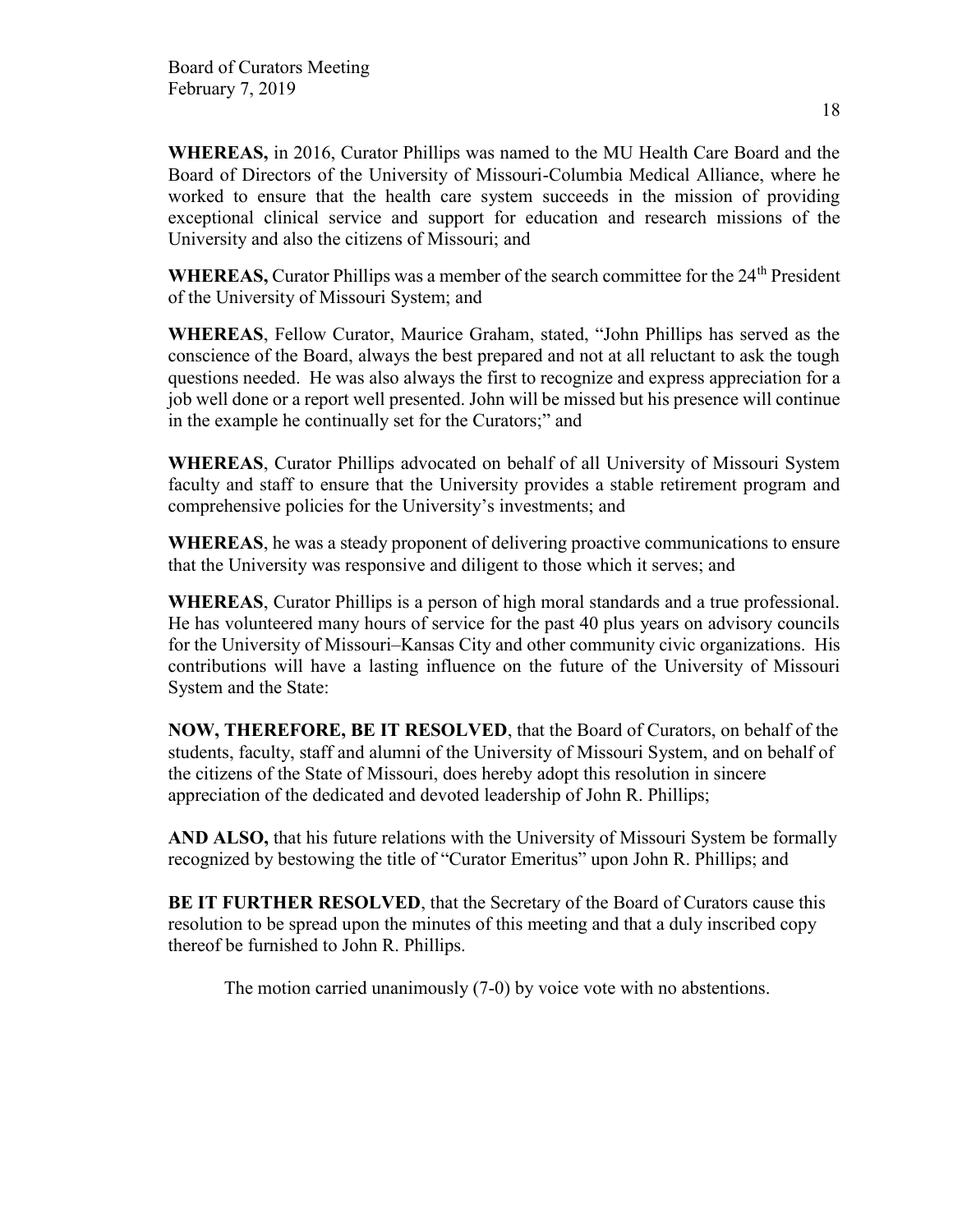It was moved by Curator Steelman and seconded by Curator Phillips, that the Public Session of the Board of Curators meeting and committee meetings, February 7, 2019, be adjourned.

The motion carried unanimously (7-0) by voice vote with no abstentions.

The public session and committee meetings of the Board of Curators meeting, February 7, 2019 were adjourned at 2:00 PM.

### **Board of Curators Meeting – Executive Session**

A meeting of the University of Missouri Board of Curators was reconvened in executive session at 2:30 P.M., on Thursday, February 7, 2019, in room South 304 of the Memorial Student Union on the University of Missouri-Columbia campus, Columbia, Missouri, pursuant to public notice given of said meeting. Curator Jon T. Sundvold, Chair of the Board of Curators, presided over the meeting.

Present The Honorable Julia G. Brncic The Honorable Darryl M. Chatman The Honorable Jamie L. Farmer The Honorable Maurice B. Graham The Honorable John R. Phillips The Honorable Phillip H. Snowden The Honorable David L. Steelman The Honorable Jon T. Sundvold

The Honorable Jeffrey L. Layman was absent.

### Also Present

Dr. Mun Y. Choi, President

- Mr. Stephen J. Owens, General Counsel
- Ms. Cindy Harmon, Secretary of the Board of Curators
- Mr. Avery Welker, Student Representative to the Board of Curators
- Mr. Ryan Rapp, Vice President of Finance and Chief Financial Officer
- Ms. Marsha Fischer, Assistant Vice President for Human Resources and Chief Human Resource Officer
- Ms. Christine Holt, Chief of Staff, UM System

Review of Consent Agenda – Executive Session – No discussion.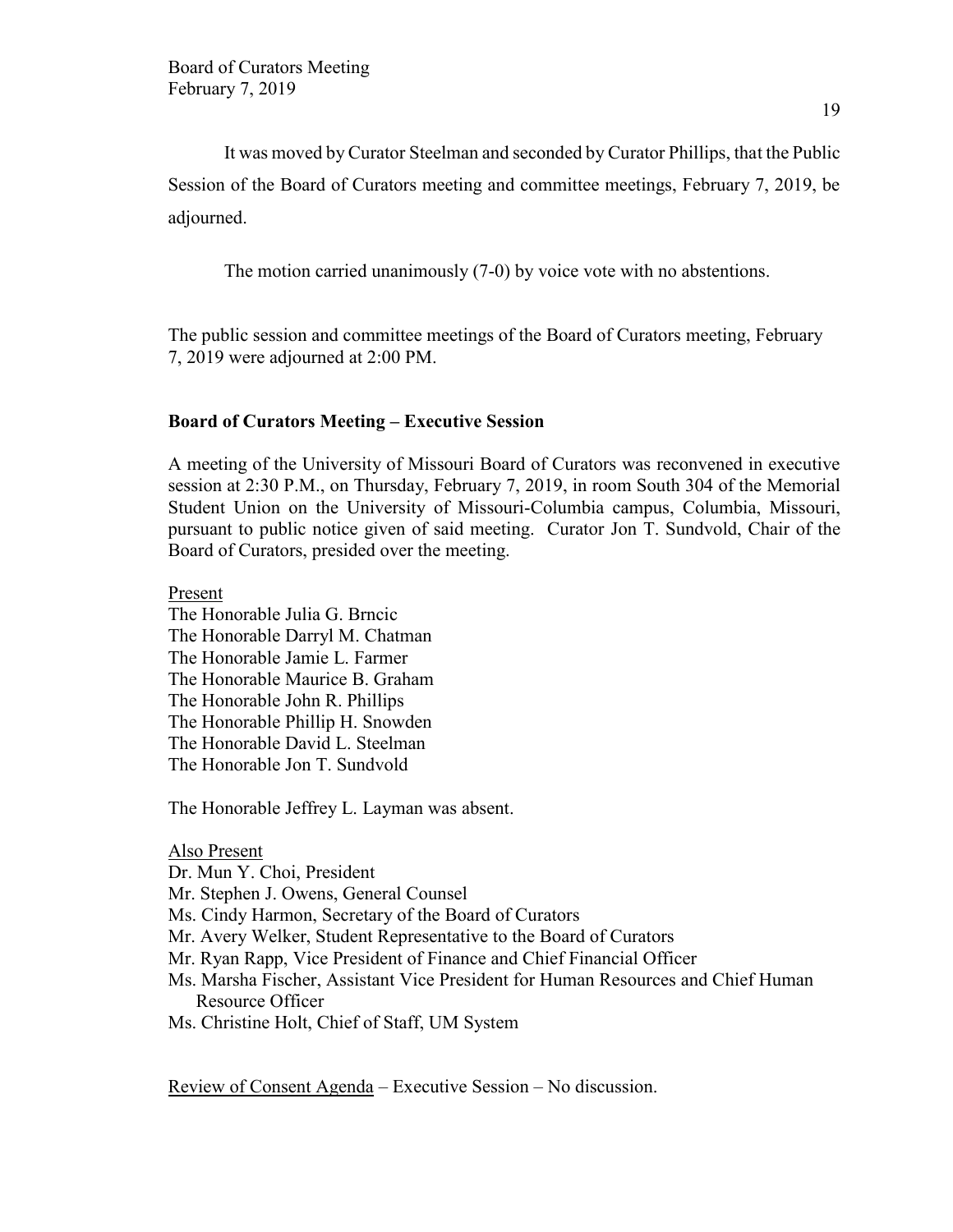#### **Consent Agenda – Executive Session**

It was endorsed by President Choi, moved by Curator Steelman and seconded by Curator Graham, that the following items be approved by consent agenda:

### **CLOSED CONSENT AGENDA**

Action

- 1. Jane Greer, Curators' Distinguished Teaching Professor, UMKC
- 2. <sup>300</sup>Property Lease, MUHC
- 3. <sup>301</sup>Asset Purchase, UMKC
- 1. Curators' Distinguished Teaching Professor, Jane Greer, UMKC –

that upon the recommendation of Chancellor Agrawal, the Provost, and the Senior Associate Vice President for Academic Affairs, it is recommended that Professor Jane Greer be named to the position University of Missouri Curators' Distinguished Teaching Professor, effective 03/01/2019. Professor Greer will receive a \$10,000 annual stipend as long as she holds this position. \$5,000 will go to increased compensation (salary and benefits less applicable taxes) with the remaining \$5,000 available for professional expenses associated with her teaching, research, or creative activities. In accordance with Collected Rules and Regulations, 320.070, this appointment is for a period of five years which may be renewed at the discretion of the Chancellor.

- 2. <sup>300</sup>Property Lease, MUHC This item was completed on September 24, 2019. See excerpt of minutes at the end of this meeting.
- 3. <sup>301</sup>Asset Purchase, UMKC –

This item is closed and may be given public notice upon completion.

Roll Call Vote of the Full Board:

Curator Brncic voted yes. Curator Chatman voted yes. Curator Farmer was absent for vote. Curator Graham voted yes. Curator Layman was absent. Curator Phillips voted yes.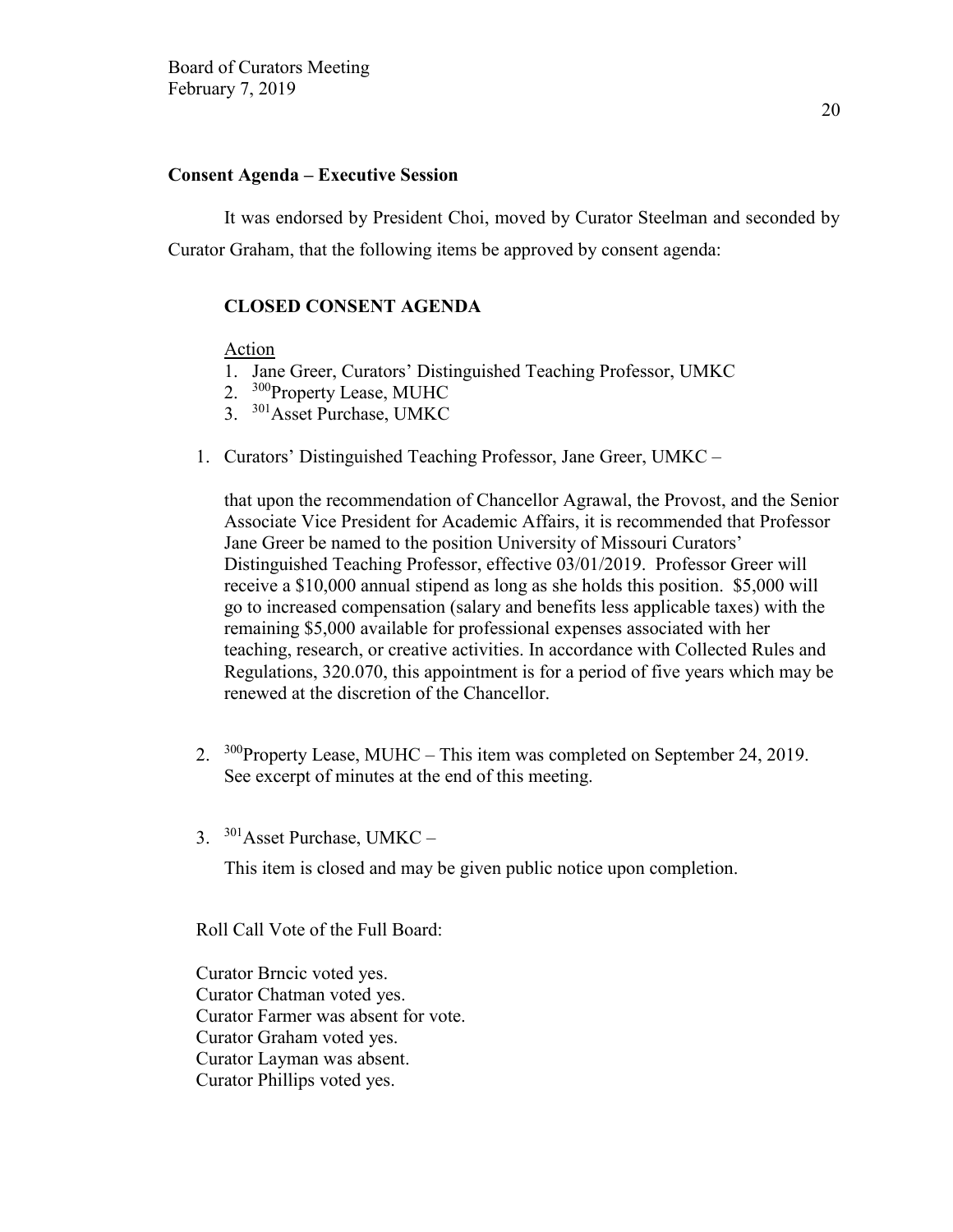Curator Snowden voted yes. Curator Steelman voted yes. Curator Sundvold voted yes.

The motion carried.

### **General Business**

Mr. Mike Glazier, Chancellor Alex Cartwright, Provost Latha Ramchand and Mr. Jim Sterk joined the meeting.

General Counsel and Litigation Report – presented by General Counsel Owens

No action taken by the Board.

Mr. Mike Glazier and Mr. Jim Sterk excused themselves from the meeting.

President's report on personnel and contracts – presented by President Choi

No action taken by the Board.

Chancellor Cartwright and Provost Ramchand excused themselves from the meeting.

General Counsel and Litigation Report continued – presented by General Counsel Owens

No action taken by the Board.

It was moved by Curator Graham and seconded by Curator Phillips, that the meeting of the Board of Curators, February 7, 2019, be adjourned.

Roll call vote of the Board: Curator Brncic voted yes. Curator Chatman voted yes. Curator Farmer was absent for vote. Curator Graham voted yes. Curator Layman was absent. Curator Phillips voted yes.